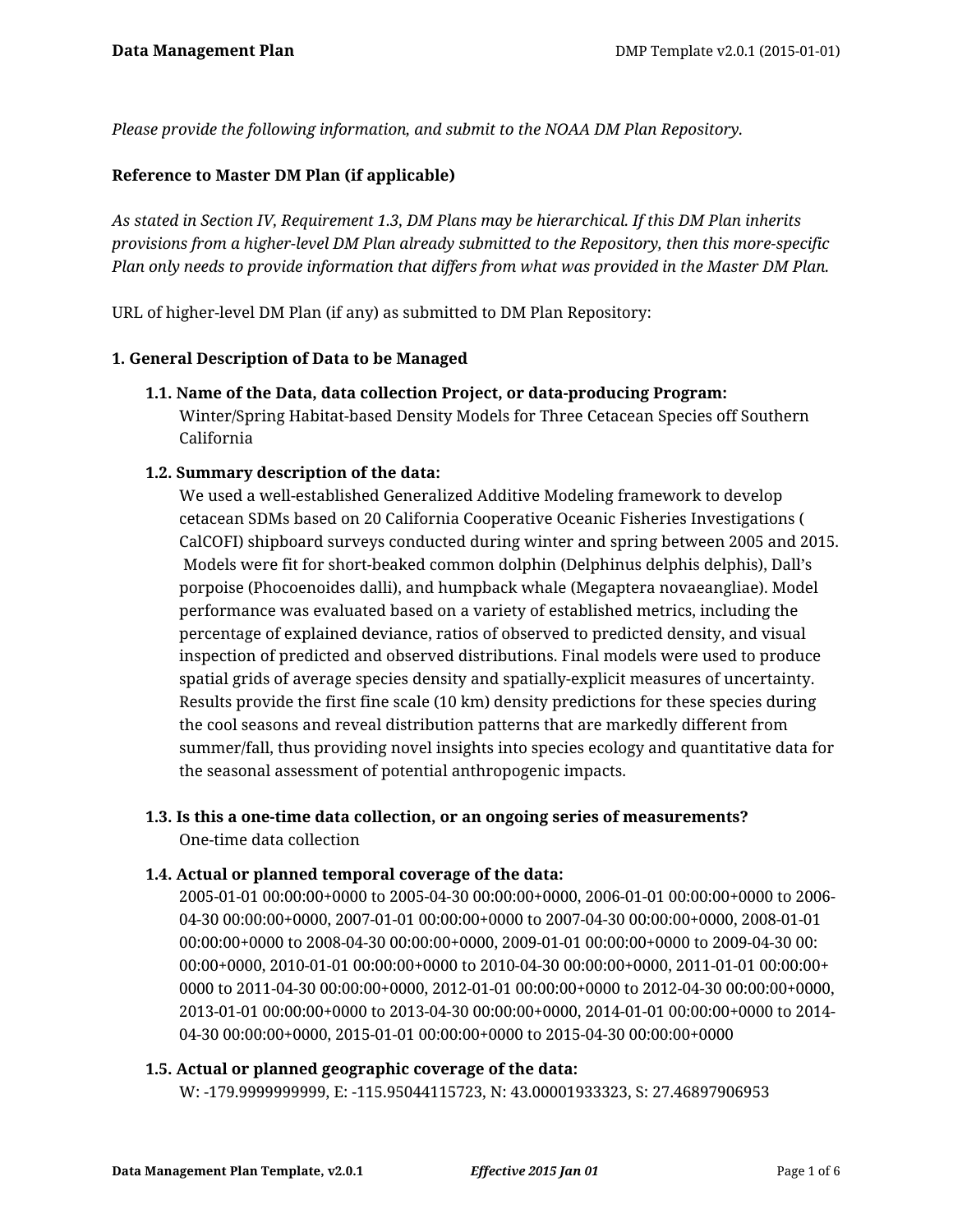W: -125.055684, E: -117.122588, N: 38.065782, S: 30.070776

### **1.6. Type(s) of data:**

*(e.g., digital numeric data, imagery, photographs, video, audio, database, tabular data, etc.)* Map (digital)

### **1.7. Data collection method(s):**

*(e.g., satellite, airplane, unmanned aerial system, radar, weather station, moored buoy, research vessel, autonomous underwater vehicle, animal tagging, manual surveys, enforcement activities, numerical model, etc.)*

### **1.8. If data are from a NOAA Observing System of Record, indicate name of system:**

**1.8.1. If data are from another observing system, please specify:**

### **2. Point of Contact for this Data Management Plan (author or maintainer)**

**2.1. Name:**

Timothy J Haverland

- **2.2. Title:** Metadata Contact
- **2.3. Affiliation or facility:**
- **2.4. E-mail address:** tim.haverland@noaa.gov
- **2.5. Phone number:** 301-427-8137

### **3. Responsible Party for Data Management**

*Program Managers, or their designee, shall be responsible for assuring the proper management of the data produced by their Program. Please indicate the responsible party below.*

**3.1. Name:**

Timothy J Haverland

**3.2. Title:** Data Steward

### **4. Resources**

*Programs must identify resources within their own budget for managing the data they produce.*

### **4.1. Have resources for management of these data been identified?**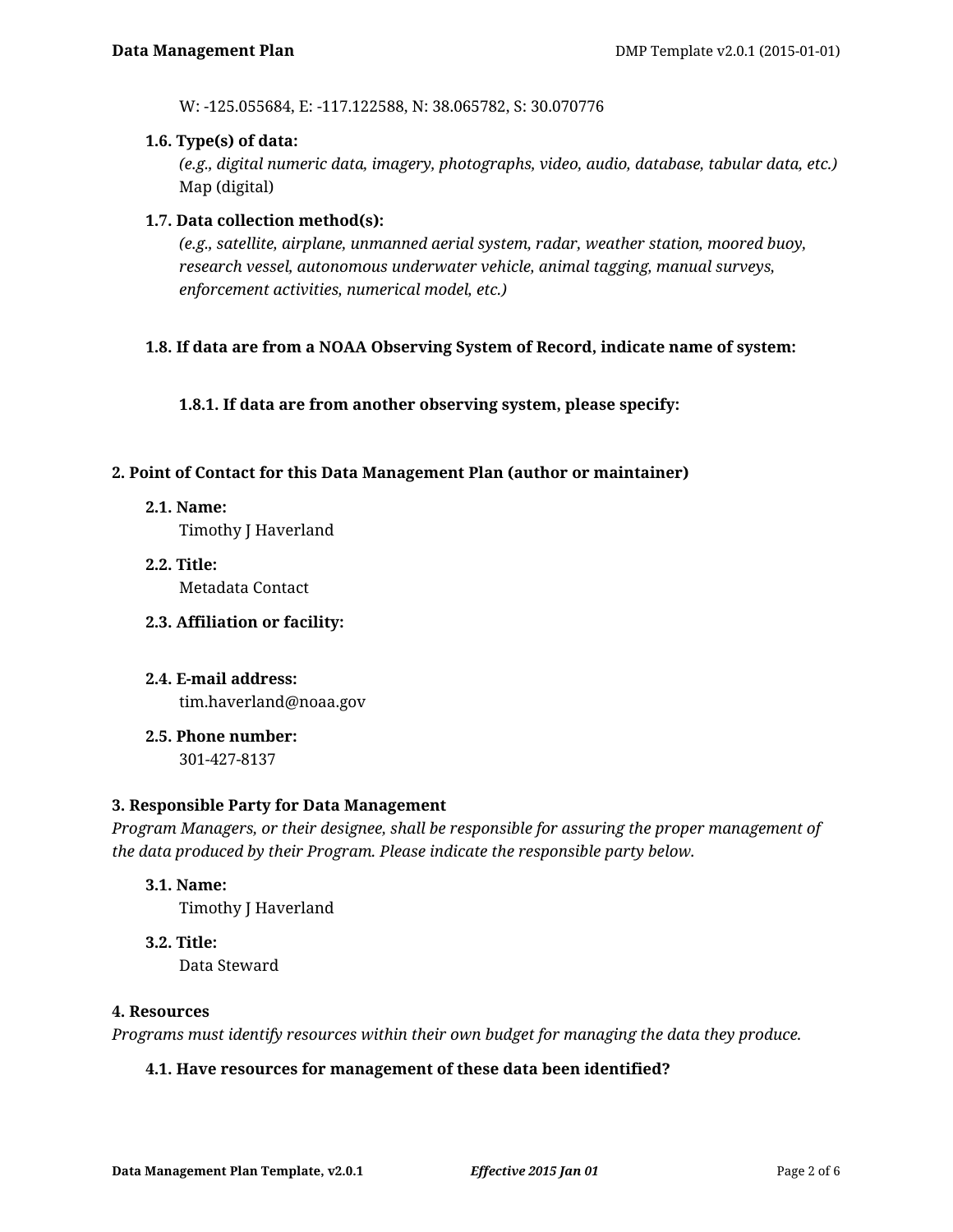## **4.2. Approximate percentage of the budget for these data devoted to data management ( specify percentage or "unknown"):**

### **5. Data Lineage and Quality**

*NOAA has issued Information Quality Guidelines for ensuring and maximizing the quality, objectivity, utility, and integrity of information which it disseminates.*

## **5.1. Processing workflow of the data from collection or acquisition to making it publicly accessible**

*(describe or provide URL of description):*

Process Steps:

- 2015-05-01 00:00:00 - The NMSDD compliant grid layer, which required each cell to be 10² km, was produced using the ArcGIS Fishnet tool. The grid data layer was generated using the World Plate Carree projection so that each grid cell would line up with the points generated from any HBDM output. The gridded data layer was created to cover the entire study area. All fields required for the NMSDD were added.

- 2015-05-15 00:00:00 - The following fields were populated using ArcGIS ModelBuilder with inputs provided by subject matter experts (SME): SPECIES, SPECIES\_2,STUDY, STRATUM, MODEL\_TYPE, SEASON, AREA\_SQKM, ABUNDANCE. The AREA\_SQKM field was populated by calculating square kilometers using the ArcGIS geometry calculator.Areas were calculated using the World Cylindrical Equal Area projection. The ABUNDANCE field was populated by running a field calculation that multiplied the DENSITY and AREA\_SQKM fields.

- 2015-05-20 00:00:00 - Habitat-based Density Model Data: Original data in csv format produced from habitat-based density models (HBDM) were converted to a point shapefile using ArcGIS. A spatial join between the points generated from the HBDM csv output and the NMSDD grid data was created in ArcGIS in order to populate the appropriate NMSDD attribute fieds with the HBDM information. The following fields were calculated from the HBDM information: DENSITY, UNCERTAINTY, AREA\_SQKM2, ABUNDANCE2. The UNCERTAINTY field represents the coefficient of variation (CV) value. The AREA\_SQKM2 and ABUNDANCE2 fields are for Navy internal purposes only and are used to compare the HBDM and NMSDD grid areas since there could be slight variations due to spatial projections. - 2015-05-31 00:00:00 - Data Layer was projected to the WGS84 Global Coordinate System (GCS). Data geometry was validated by running ArcGIS topology checks and the check/repair geometry tool. Attribute values were validated by running a python script to ensure all fields were correctly populated.

- 2019-04-16 00:00:00 - For distributing data to the public via the CetSound project, we performed the following: - Made a single shapefile for each species, instead of separate shapefiles for winter and spring - Calculated STUDY column to "Becker, et al. 2017" - Calculated SEASON column to "Winter/Spring". While this does not meet Navy standards (Fall, Winter, Spring, Summer), we felt it was important to note the extended season that the data apply to because we are using a single shapefile. -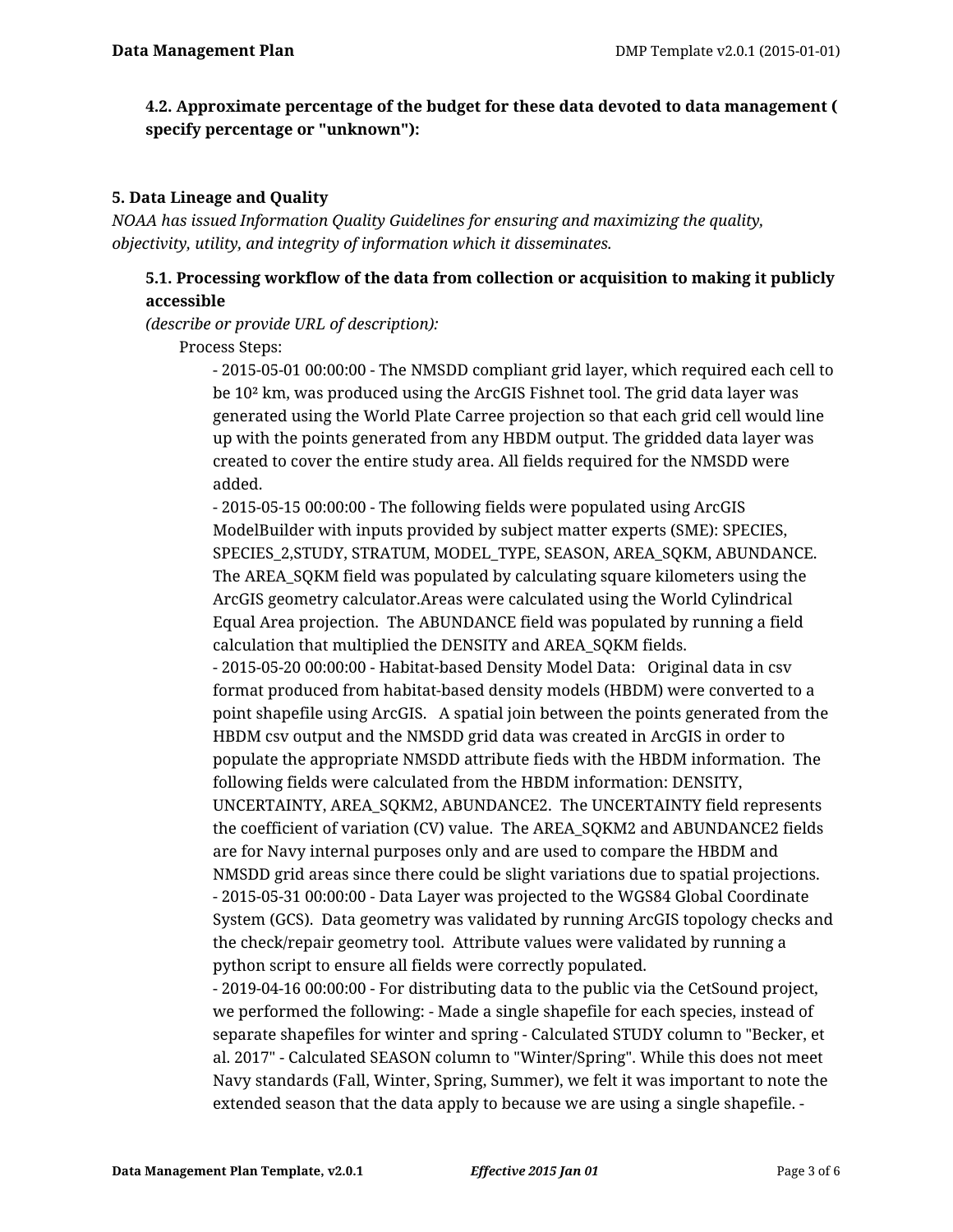Removed Navy-specific fields AREA\_SQKM2 and ABUNDANCE2 - Removed Shape\_Area and Shape\_Leng fields - Updated metadata with input from SME

**5.1.1. If data at different stages of the workflow, or products derived from these data, are subject to a separate data management plan, provide reference to other plan:**

**5.2. Quality control procedures employed (describe or provide URL of description):**

## **6. Data Documentation**

*The EDMC Data Documentation Procedural Directive requires that NOAA data be well documented, specifies the use of ISO 19115 and related standards for documentation of new data, and provides links to resources and tools for metadata creation and validation.*

## **6.1. Does metadata comply with EDMC Data Documentation directive?** No

## **6.1.1. If metadata are non-existent or non-compliant, please explain:**

Missing/invalid information:

- 1.7. Data collection method(s)
- 4.1. Have resources for management of these data been identified?

- 4.2. Approximate percentage of the budget for these data devoted to data management

- 5.2. Quality control procedures employed
- 7.1. Do these data comply with the Data Access directive?
- 7.1.1. If data are not available or has limitations, has a Waiver been filed?
- 7.1.2. If there are limitations to data access, describe how data are protected
- 7.3. Data access methods or services offered
- 7.4. Approximate delay between data collection and dissemination
- 8.1. Actual or planned long-term data archive location
- 8.2. Data storage facility prior to being sent to an archive facility

- 8.3. Approximate delay between data collection and submission to an archive facility

- 8.4. How will the data be protected from accidental or malicious modification or deletion prior to receipt by the archive?

## **6.2. Name of organization or facility providing metadata hosting:**

NMFS Office of Science and Technology

**6.2.1. If service is needed for metadata hosting, please indicate:**

## **6.3. URL of metadata folder or data catalog, if known:**

https://www.fisheries.noaa.gov/inport/item/56126

### **6.4. Process for producing and maintaining metadata**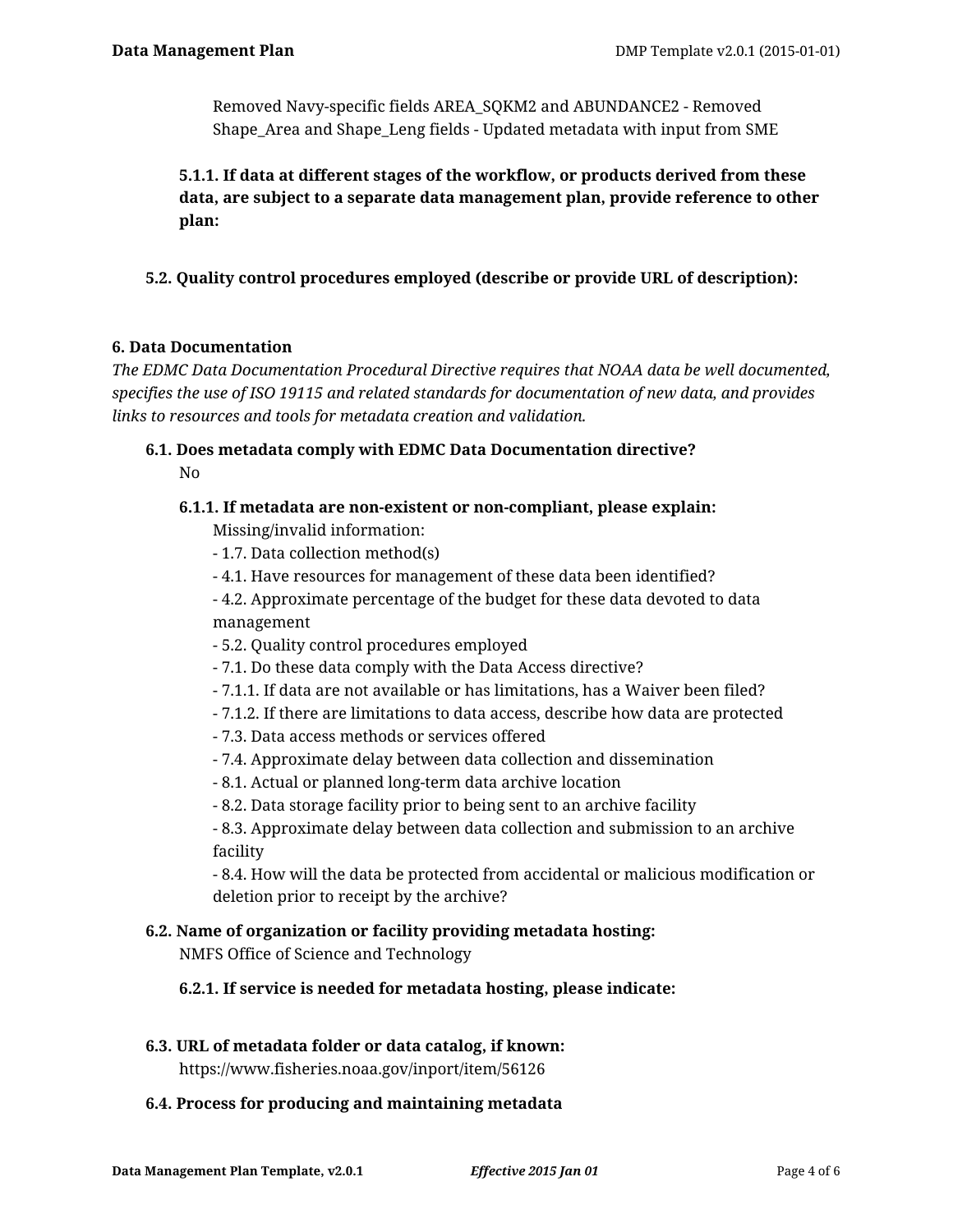*(describe or provide URL of description):*

Metadata produced and maintained in accordance with the NOAA Data Documentation Procedural Directive: https://nosc.noaa.gov/EDMC/DAARWG/docs/EDMC\_PD-Data Documentation v1.pdf

### **7. Data Access**

*NAO 212-15 states that access to environmental data may only be restricted when distribution is explicitly limited by law, regulation, policy (such as those applicable to personally identifiable information or protected critical infrastructure information or proprietary trade information) or by security requirements. The EDMC Data Access Procedural Directive contains specific guidance, recommends the use of open-standard, interoperable, non-proprietary web services, provides information about resources and tools to enable data access, and includes a Waiver to be submitted to justify any approach other than full, unrestricted public access.*

**7.1. Do these data comply with the Data Access directive?**

**7.1.1. If the data are not to be made available to the public at all, or with limitations, has a Waiver (Appendix A of Data Access directive) been filed?**

**7.1.2. If there are limitations to public data access, describe how data are protected from unauthorized access or disclosure:**

- **7.2. Name of organization of facility providing data access:** NMFS Office of Science and Technology (OST)
	- **7.2.1. If data hosting service is needed, please indicate:**
	- **7.2.2. URL of data access service, if known:** https://cetsound.noaa.gov/packages/swfsc\_CalCOFI\_WinterSpring\_Becker\_et\_al\_2017.zip
- **7.3. Data access methods or services offered:**
- **7.4. Approximate delay between data collection and dissemination:**

**7.4.1. If delay is longer than latency of automated processing, indicate under what authority data access is delayed:**

### **8. Data Preservation and Protection**

*The NOAA Procedure for Scientific Records Appraisal and Archive Approval describes how to identify, appraise and decide what scientific records are to be preserved in a NOAA archive.*

### **8.1. Actual or planned long-term data archive location:**